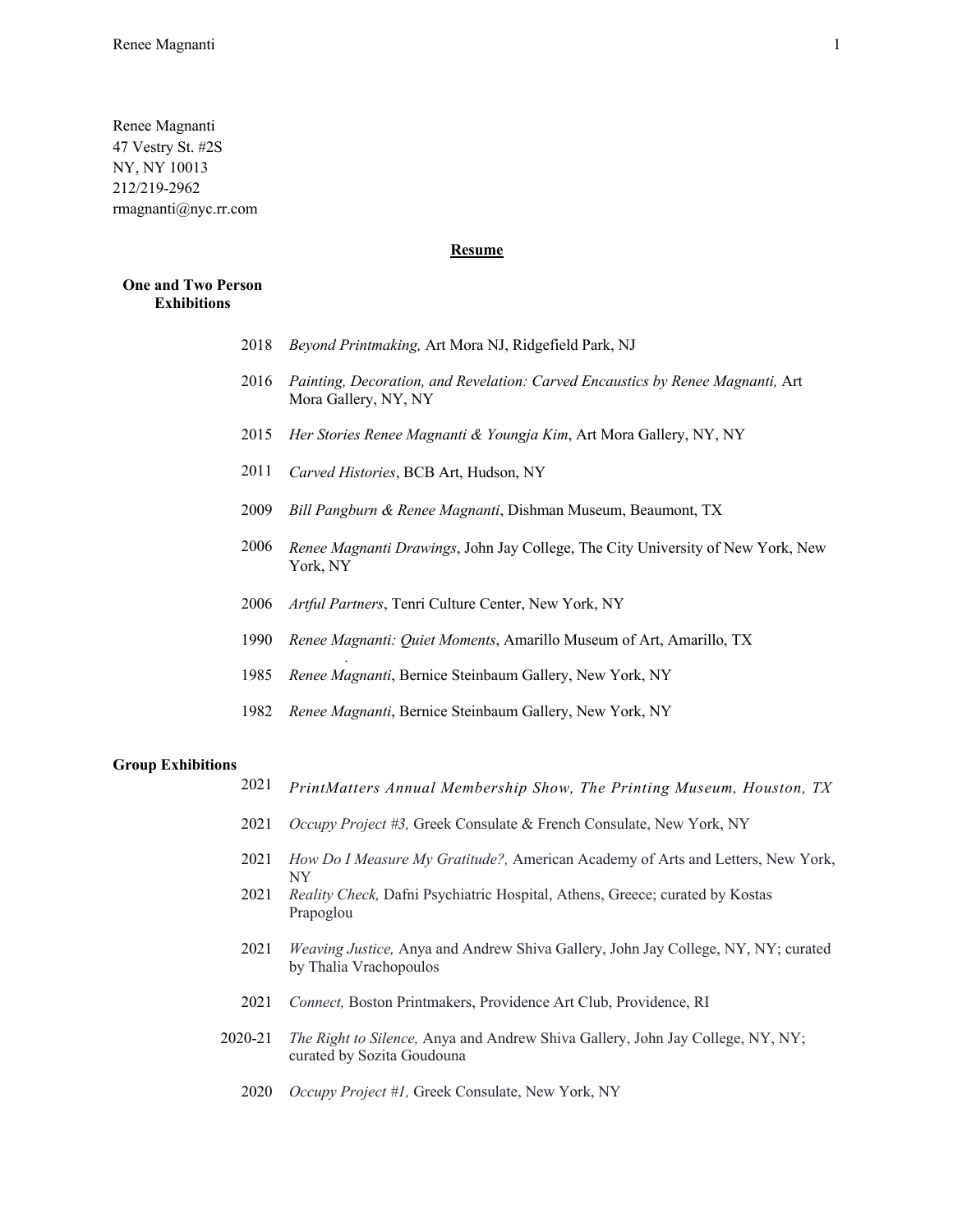- *Relationship,* Art Mora Gallery, Ridgefield Park, NJ
- *Pinned, Stitched, and Glitzed,* Art Appel Gallery, Athens, Greece
- *Art on Paper,* Art Mora Gallery, Ridgefield Park, NJ
- *Unknown destinations chapter III: reconnection - a second chance*, Kypseli, Athens, Greece
- *Separate Voices – Shared Visions,* Moudy Gallery, Texas Christian University, Fort Worth, TX
- *Not Only Paper,* AHM Gallery, Taipei, Taiwan
- *Reinventing the Visual*, Ray Gallery, Brooklyn, NY
- *Paper Moon,* Museum of Contemporary Art of Crete, Rythemno, Crete
- *The 7th Ulsan International Woodcut Festival,* Ulsan Cultural and Arts Center, Ulsan, S. Korea
- *Just Under 100: New Prints 2017/Summer,* International Print Center of New York, New York
- *Tondo, Tondo, Tondo,* Walter Wickiser Gallery, New York, NY
- *Beauty on Paper,* Art Mora NJ, Ridgefield Park, NJ
- *Antidote,* Mykonos Biennial, Mykonos, Greece
- *The Right To Be Human,* Center of Contemporary Art, Thessaloniki, Greece
- *Pinned, Stitched, and Glitzed: Challenging Gender Stereotypes*, Asian Art Works, Beijing, China
- *Whispers*, Thessaloniki Centre of Contemporary Art, Thessaloniki, Greece
- *Art Blossom,* Art Mora NJ, Ridgefield Park, NJ
- *Vivid Mora,* Art Mora Gallery, New York, NY
- *IPCNY: New Prints 2015 Autumn,* International Print Center of New York, New York, NY
- *Whispers*, Museum of Contemporary Art, Crete, Greece
- *Pinned, Stitched, and Glitzed: Challenging Gender Stereotypes*, Anya and Andrew Shiva Gallery, John Jay College, New York, NY
- *Sofia Paper Art Biennial 2015*, Sofia Paper Art Fest 2015, Amaterus Foundation, Sofia, Bulgaria
- *Words of Wisdom*, Nikolaou Gallery, Selonika, Greece
- *Light + Human + Gate,* 10th GwangHwaMun International Art Festival, SeJong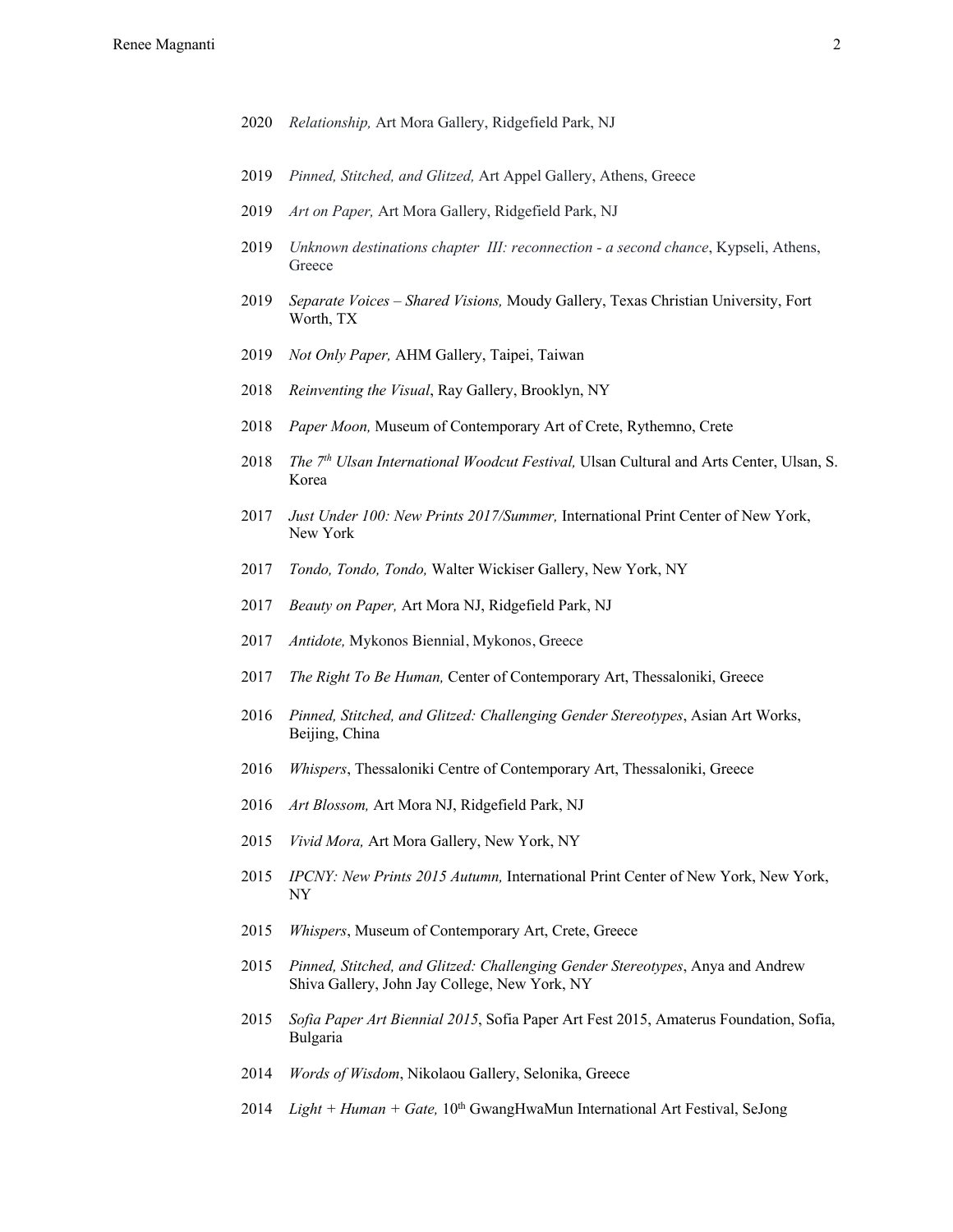Cultural Center, Museum, & Story Hall, Seoul, S. Korea

- 2014 *Harmony,* 22nd Seoul International Art Festival, Chosunilbo Musuem, Seoul, S. Korea
- 2014 *The Boston Printmakers Selects: a Distillation from the 2013 North American Print Biennial,* Southern Graphics Council International Conference, Cannery Gallery, The Academy of Art University, San Francisco, CA
- 2014 *The Rule of Law and the Right to be Human,* Nikos Kessanlis Exhibition Venue, Athens School of Fine Arts, Athens, Greece
- 2014 *Musings on Art and Literature,* Rosalux Gallery, Berlin, Germany
- 2013 *AMATERAS Collection, Travel Exhibition with lecture-presentation of SPAF* Gallery of Bulgarian Cultural Center, Warsaw, Poland
- 2013 *PAPER - Tradition and Experiment*, Gallery ARKA. Vilnius, Lithuania
- 2013 *The Boston Printmakers 2013 North American Print Biennial*, juror Dennis Michael Jon, 808 Gallery, Boston University, Boston, MA
- 2013 *Women Call for Peace: Global Vistas*, Anya and Andrew Shiva Gallery, John Jay College, New York, NY curated by Dr. Lisa Farrington
- 2013 *IPCNY: New Prints 2013/Winter in conjunction with PRINTHOUSTON 2013*, Art League Houston, Houston, TX
- 2013 *Sofia International Paper Art Biennale 2013 - World Paper Art,* Sofia Paper Art Fest 2013, Gallery SPACE, Ministry of Foreign Affairs, Sofia, Bulgaria
- 2013 *Eleven @ 7D*, Studio 7D, New York, NY
- 2013 *Covert Narratives*, Tenri Cultural Institute, New York, NY
- 2013 *New Prints 2013/Winter*, International Print Center New York, New York, NY
- 2012 *Encaustic Works 2012 A Biennial Exhibition in Print*, R&F Encaustics Gallery, Kingston, NY
- 2012 *Expressing the Social Conscience: Art Prints and Human Rights*, Shiva Gallery, John Jay College, New York, NY
- 2012 *Backlash*, Soho 20 Gallery, New York, NY
- 2012 *Summer Group Show*, BCB Gallery, Hudson, NY
- 2012 *Amateras Annual Mini Paper Art Exhibition/Competition 2012*, Amateras Foundation, Sofia, Bulgaria; honorable mention
- 2011 *2011 Pyeongtaek International Art Festival*, Pyeongtaek Art Hall, Pyeongtaek City, S. Korea
- 2011 *Sanbao International Print Biennial*, Sanbao Ceramic Art Institute, Jingdezhen, PR of China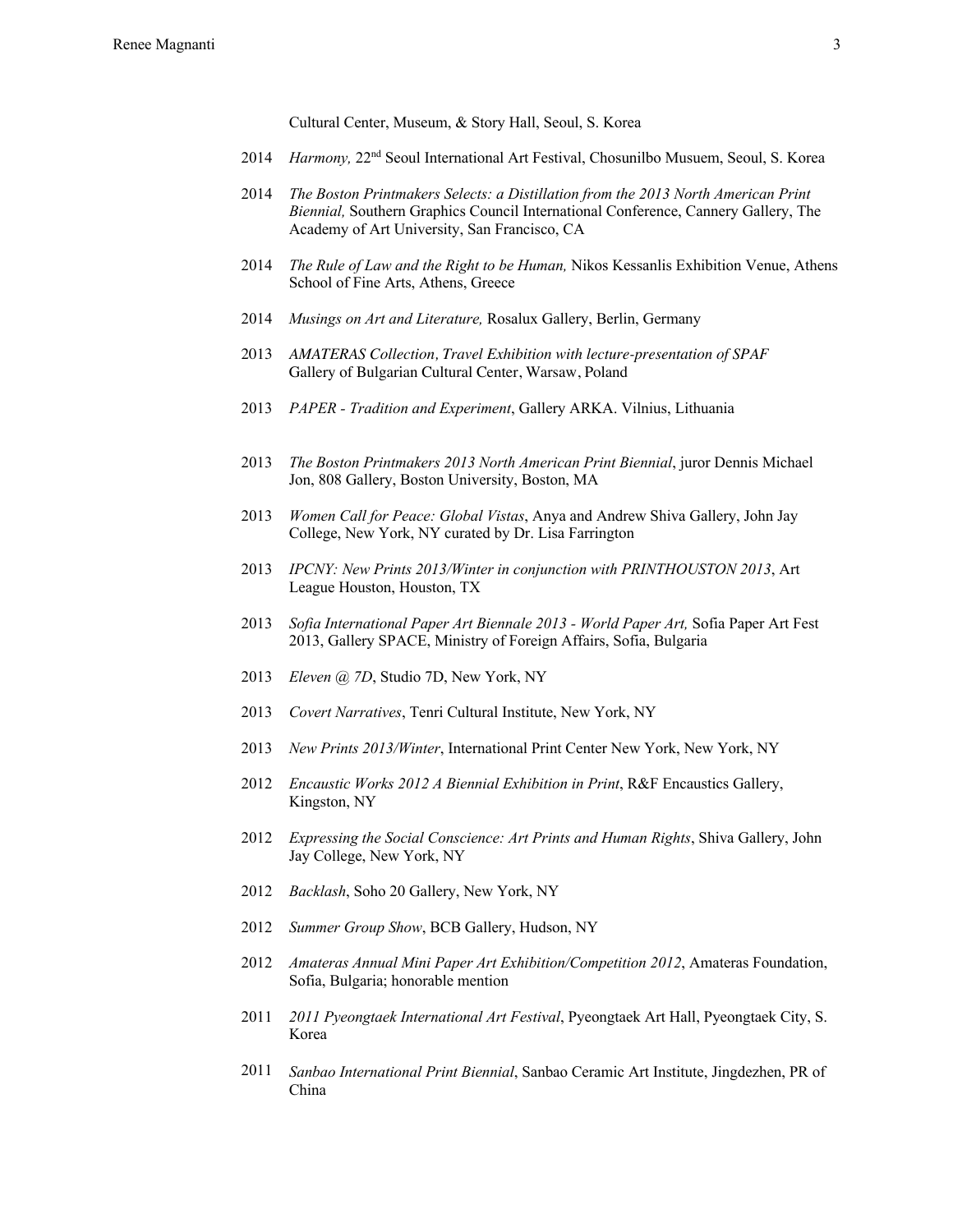- *Sofia International Paper Art Biennale 2011*, Sofia Paper Art Fest National Gallery, Sofia, Bulgaria
- *Encaustic Palimpsests: Nancy Azara, Joan Giordano, Younsun Jin, Renee Magnanti, Kathy Stark*, Art Link Gallery, Seoul, S. Korea
- *Waxed in Time – Four Takes on Encaustic*, Tenri Culture Center, New York, NY
- *International Project 2009 Woman Power*, Hanjeon Plaza Gallery, Seoul, S. Korea
- *International Incheon Women Artist's Biennale*, Incheon, S. Korea
- *Journey of Amalgamated Dreams*, Artgate Gallery, New York, NY
- *The 181st Annual Exhibition*, National Academy Museum, New York, NY
- *Artists' Journals from PS 122*, Parsons School of Design, New York, NY
- *Structure*, 450 Broadway Gallery, New York, NY
- *New Flux*, Gallery Korea, Korean Cultural Service, New York, NY
- *Posy*, Bill Maynes Contemporary Art, New York, NY
- *Salon*, Art in General, New York, NY
- *New Abstraction*, Weatherspoon Art Museum, University of North Carolina, Greensboro, NC
- *Invitational*, Stux Gallery, New York, NY
- *NY Art*, Artworks Gallery Barbican Group, London, England
- *Twelve +,* PMW Gallery, Stamford, CT
- *Cut Paper*, Cooper-Hewitt National Design Museum, Smithsonian Institution New York, NY
- *Overload*, Alternative Museum, New York, NY
- *Graphics Plus*, Herbert F. Johnson Museum of Art, Ithaca, NY; Burchfield Center, State University of New York College at Buffalo, Buffalo, NY; Rochester Institute of Technology, Rochester, NY
- *Summer Invitational*, O.K. Harris, New York, NY
- *Art in the Space Era*, Huntsville Museum of Art, Huntsville, AL
- *New Artists - New Work*, Galerie Simone Stern, New Orleans, LA
- *Electronic Vision*, The Contemporary Arts Center, New Orleans, LA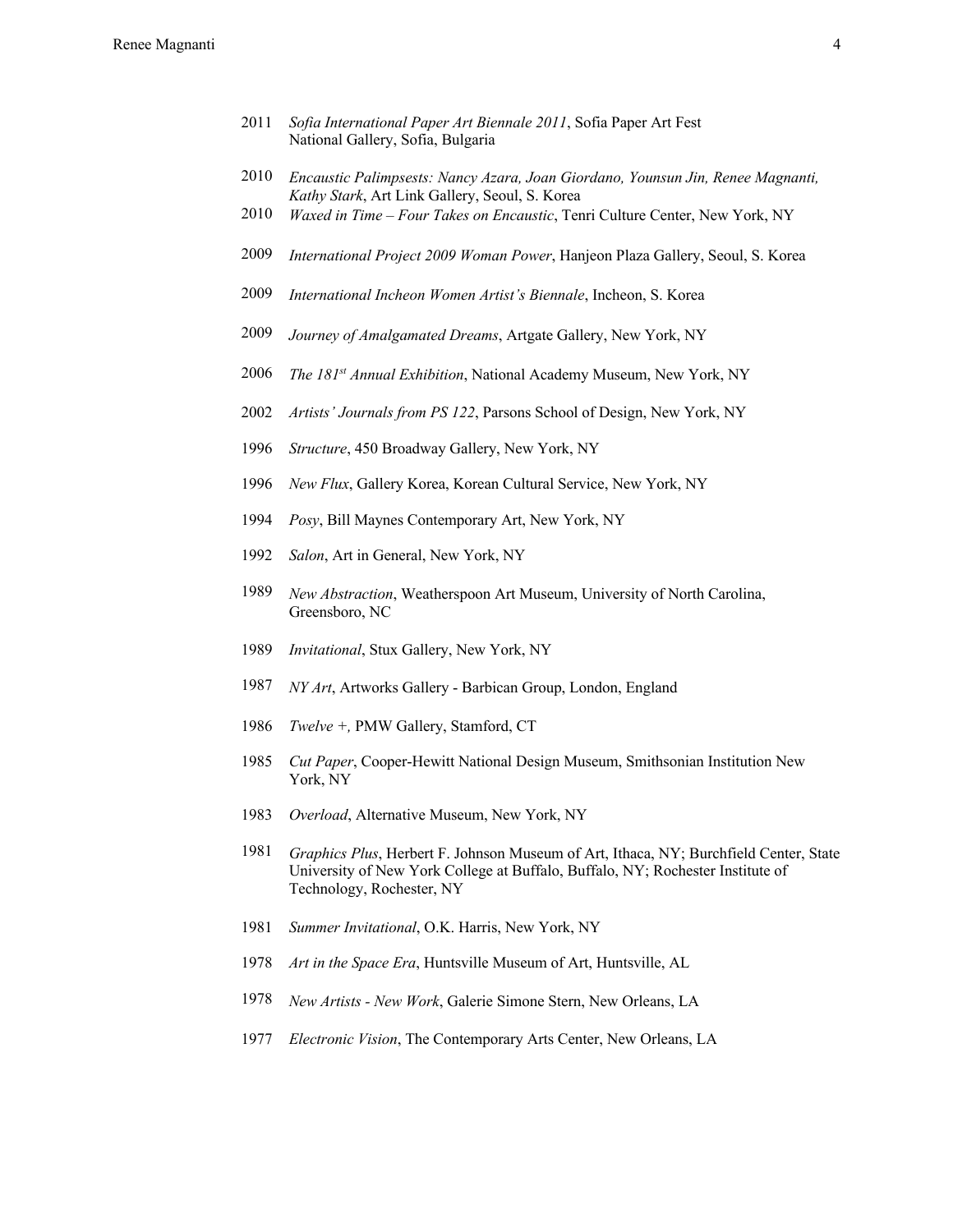| Fellowships, Grants,                 |                                                                                                                                                          |
|--------------------------------------|----------------------------------------------------------------------------------------------------------------------------------------------------------|
| Residencies, & Awards<br>2016        | Art Residency Conversations, Casamassella, Italy                                                                                                         |
| 2014                                 | Olive Press Artist Residency, Olive Press Art Factory, Dromonero, Crete, Greece                                                                          |
| 2014                                 | Artists' Residency, CooHaus Art Gallery, New York, NY                                                                                                    |
| 2014                                 | SARF (Smithsonian Artist Research Foundation) Grant Nominee                                                                                              |
| 2013                                 | Juror's Award, The Boston Printmakers 2013 North American Print Biennial, juror                                                                          |
| 2011                                 | Dennis Michael Jon, 808 Gallery, Boston University, Boston, MA<br>Fulbright Foundation Core Grant CIES peer review committee nominee                     |
| 2010                                 | SARF (Smithsonian Artist Research Foundation) Grant Nominee                                                                                              |
| 2001                                 | New York Arts Recovery Fund, NYFA                                                                                                                        |
| 1980-81                              | CAPS                                                                                                                                                     |
| 1975                                 | <b>Rumsey Traveling</b>                                                                                                                                  |
| Symposia and<br><b>Presentations</b> |                                                                                                                                                          |
| 2022                                 | <i>Encaustics: Now and Then, National Arts Club, NY, NY</i>                                                                                              |
| 2015                                 | Studio Presentation, A Day in Art Tours with Jo Wood Brown                                                                                               |
| 2013                                 | Encaustic and Printmaking Methods and Techniques, Art 370 Current Trends: The<br>NYC Art Scene, Department of Fine Arts, Manhattan College, New York, NY |
| 2013                                 | Women Call for Peace: Global Vistas Artists Panel, Anya and Andrew Shiva Gallery,                                                                        |
|                                      | John Jay College, New York, NY                                                                                                                           |
| 2009                                 | Bill Pangburn & Renee Magnanti, Dishman Museum, Beaumont, TX                                                                                             |
| 2009                                 | International Incheon Women Artist's Biennale, Incheon, S. Korea                                                                                         |
| 2006                                 | Renee Magnanti Drawings, John Jay College, The City University of New York, New<br>York, NY                                                              |
| 1975                                 | Rumsey Traveling Fellowship Presentation, University of Buffalo, Buffalo, NY                                                                             |
|                                      |                                                                                                                                                          |
| <b>Professional Affiliations</b>     | <b>Boston Printmakers</b>                                                                                                                                |
|                                      | Painting Space 122 Inc.                                                                                                                                  |
|                                      | Textile Society of America                                                                                                                               |
| <b>Education</b>                     |                                                                                                                                                          |
| 1978                                 | M.F.A., Tulane University, New Orleans, LA                                                                                                               |
| 1976                                 | B.F.A., Magna Cum Laude, Painting and Print Making, SUNY at Buffalo, NY I studied                                                                        |
|                                      | printmaking under Professor Harvey Breverman.                                                                                                            |
|                                      | B. A., Magna Cum Laude, English SUNY at Buffalo, NY                                                                                                      |
| 1971                                 | A.A., Monroe Community College at Rochester, NY                                                                                                          |
| Professional<br>Development          |                                                                                                                                                          |
| Spring 2012                          | Woven Design at The Fashion Institute of Technology, New York, NY                                                                                        |
| Fall 2011                            | Woven Design at The Fashion Institute of Technology, New York, NY                                                                                        |
| 2010                                 | Japanese woodblock printing at The Manhattan Graphic Center, New York, NY                                                                                |
| 2004-2006                            | Folk Art Institute, of the American Folk Art Museum, New York, NY                                                                                        |
| 2001-2005                            | Classes at the City Quilter, New York, NY                                                                                                                |
|                                      |                                                                                                                                                          |
| <b>Teaching</b>                      |                                                                                                                                                          |
| 2014                                 | Encaustic Workshop, Fashion Institute of Technology, New York, NY                                                                                        |
| 2007-2008,                           | Arts Advisor, MS 260 The Clinton School for Writers and Artists, New York, NY                                                                            |
| 2010-2011<br>1976-1978               | Teaching Assistant, Tulane University, New Orleans, LA                                                                                                   |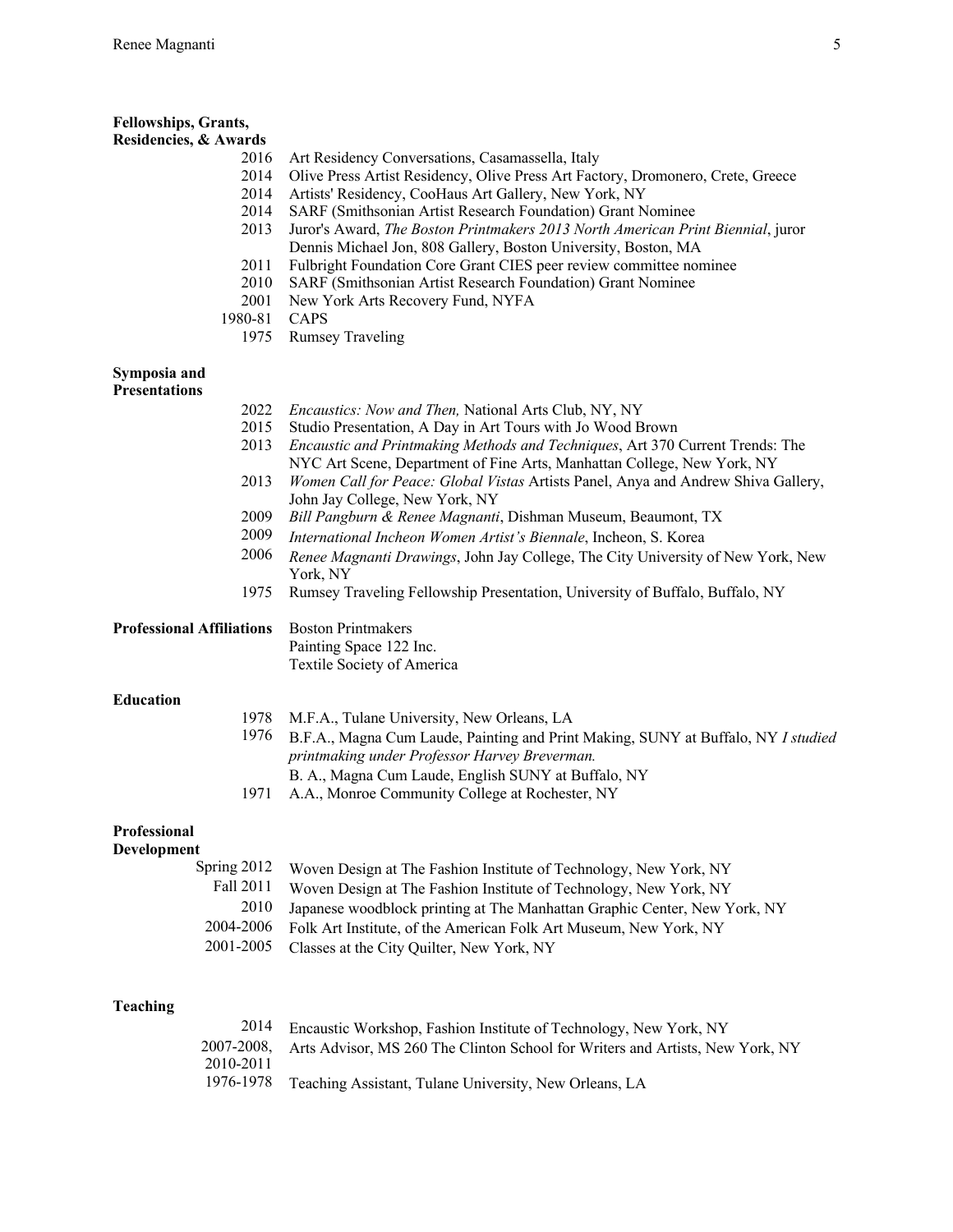# **Collections**

|                  | Amarillo Museum of Art                                                                      |
|------------------|---------------------------------------------------------------------------------------------|
|                  | Goethe Haus,, Thessaloniki, Greece                                                          |
| <b>Museums</b>   | Herbert F. Johnson Museum of Art, Cornell University<br>Museum of Contemporary Art of Crete |
|                  | National Gallery, Sofia, Bulgaria                                                           |
| Art in Embassies | Art in Embassies Program (US Embassy in Burma)                                              |
| Public           | Sanbao Ceramic Art Institute                                                                |
|                  | SUNY at Buffalo                                                                             |
|                  | <b>Best Products</b>                                                                        |
| Corporate        | McKenzie Group                                                                              |
|                  | Stroock Stroock and Lavan                                                                   |

## **Recent Publications**

| 2016 | New York: Renee Magnanti-Art Mora, Jonathan Goodman, Sculpture Magazine,                |
|------|-----------------------------------------------------------------------------------------|
|      | November 2016<br>https://www.sculpture.org/documents/scmag16/nov 16/nov16 reviews.shtml |
| 2016 | Pattern as Leitmotif, The Woven Press                                                   |
|      | http://online.flipbuilder.com/eovs/oeyf/mobile/index.html - $p=1$                       |
| 2015 | Culture Catch: My Gender-ation!, Mary Hrbacek                                           |
|      | http://www.culturecatch.com/art/challenging-gender-stereotypes                          |
| 2014 | Lessons from the Loft, Julie Archilles, Manhattan Magazine, Spring 2014, pp. 24-25      |
|      | https://issuu.com/manhattancollege/docs/manhattanspring2014                             |
| 2014 | The Rule of Law and the Right to be Human                                               |
|      | http://www.metropolispress.gr/%CE%B8%CE%B5%CE%BC%CE%AD%CE%BB%C                          |
|      | E%B9%CE%BF-%CF%84%CE%BF%CF%85-                                                          |
|      | %CE%BA%CF%81%CE%AC%CF%84%CE%BF%CF%85%CF%82/                                             |
|      | http://www.efsyn.gr/?p=193859                                                           |
|      | http://www.kemea.gr/index.php/el/                                                       |
|      | http://mobile.enet.gr/?i=news.el.article&id=426189                                      |
|      | TVNovaGreece, Interview, May 2 <sup>nd</sup> , 2014                                     |
|      | http://floroieikastikoi.blogspot.com/2014/04/the-rules-of-law-right-to-be-human.html    |
|      | http://www.elliniko-                                                                    |
|      | fenomeno.gr/category/%CE%B4%CE%B9%CE%B5%CE%B8%CE%BD%CE%AE-                              |
|      | %CE%B5%CF%85%CF%81%CF%89%CF%80%CE%B1%CF%8A%CE%BA%CE%                                    |
|      | AC/                                                                                     |
|      | https://el-gr.facebook.com/FulbrightGreece                                              |
|      | http://www.avgi.gr/article/2447308/apeikonizontas-to-kratos-dikaiou                     |
|      | http://tospirto.net/art/exhibitions/17467                                               |
|      | https://www.facebook.com/FulbrightGreece?filter=3                                       |
|      | http://www.enet.gr/?i=news.el.article&id=426189                                         |
|      | http://www.clickatlife.gr/atzenta/event/37073                                           |
|      | http://theartfoundation.metamatic.gr/GR/BLOG /texnes-                                   |
|      | politismos/2048/themelio tou kratous/                                                   |
|      | https://www.facebook.com/pinakothikiaskt                                                |
|      | https://newsn.wordpress.com/2014/04/16/%CE%AD%CE%BA%CE%B8%CE%B5%C                       |
|      | F%83%CE%B7-%CE%BA%CF%81%CE%AC%CF%84%CE%BF%CF%82-                                        |
|      | %CE%B4%CE%B9%CE%BA%CE%B1%CE%AF%CE%BF%CF%85-                                             |
|      | %CE%BA%CE%B1%CE%B9-%CF%84%CE%BF-                                                        |
|      | %CE%B4%CE%B9%CE%BA%CE%B1%CE%AF%CF%89%CE%BC/                                             |
|      | http://www.athinorama.gr/arts/article.aspx?id=1003939                                   |
| 2013 | Advanced Encaustic Techniques, Michelle Belto, North Light Press (DVD)                  |
| 2013 | Authentic Visual Voices: Contemporary Paper and Encaustic, Catherine Nash,              |

http://www.authenticvisualvoices.com